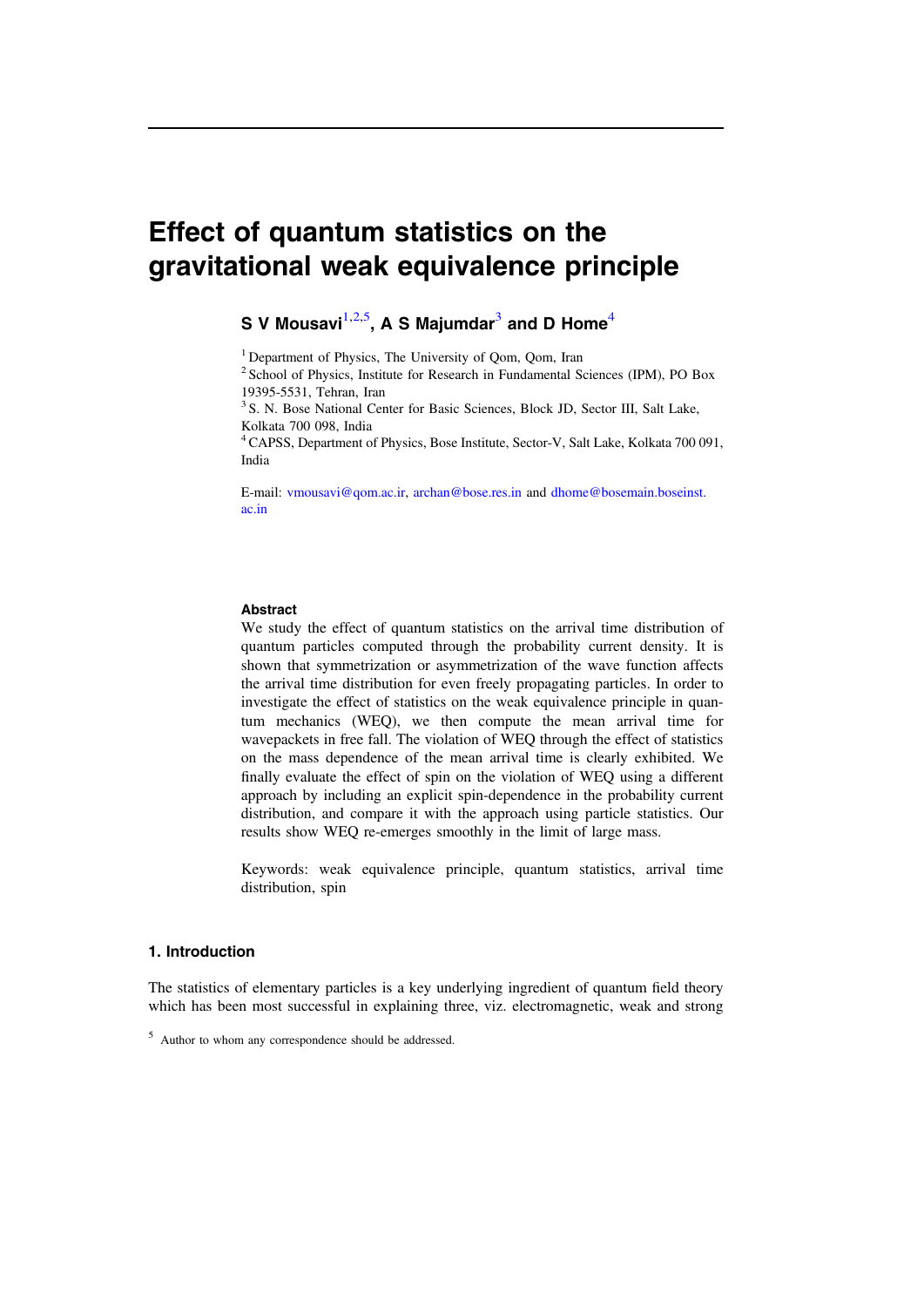nuclear forces, of the four fundamental forces in nature. On the other hand, the explicit role of quantum statistics in physical phenomena such as Bose condensation [[1](#page-14-0)] is also being increasingly displayed in recent years. Practical applications of such statistics is potentially wide, ranging from optical lattices [[2](#page-14-1)] to quantum information [[3](#page-14-2)]. In most practical manifestations of the role of Bose statistics, a crucial role is played by the measurement of the time of flight distribution [[4](#page-14-3)]. For example, the coherence properties of a condensate of ultracold atoms is imprinted on the time of flight distribution when the trapping potential is released and the particles undergo free fall. Thus, the effect of gravity on the motion of quantum particles seems to play an important role in the inference of attributes related to the statistics obeyed by them.

The motion of freely falling particles is traditionally taken to conform to the weak equivalence principle (WEP) of gravitation which states that all sufficiently small objects fall with the same acceleration independent of their mass and constituent in a uniform gravitational field. WEP is regarded to be a fundamentally classical and local principle. Study of the equivalence principle in quantum mechanics has evoked enough interest. A statement of the principle in quantum mechanics is as follows: 'The results of experiments in an external potential comprising just a sufficiently weak, homogeneous gravitational field, as determined by the wavefunction, are independent of the mass of the system' [[5](#page-14-4)]. This assertion is also called the weak equivalence principle of quantum mechanics (WEQ).

Different approaches have been used to study the possibility of violation of WEP in quantum mechanics, starting from the prediction of mass dependence of the radii, frequencies and binding energy of a particle in an external gravitational field [[6](#page-14-5)]. Experimental probes into possibility of violation of the WEP in quantum mechanics have been attempted using interference phenomenon associated with the gravitational potential in neutron and atomic interferometry experiments [[7](#page-14-6), [8](#page-14-7)]. However, the phase shifts observed in such experiments [[7](#page-14-6)] may be expressed in terms of directly observable quantities which turn out to be independent of mass [[9](#page-14-8)], thus ruling out the violation in this context. Moreover, atomic interferometry experiments [[8](#page-14-7)] need to be performed with different atomic species in order for a rigorous experimental test of the WEP at the quantum level. A gedanken experiment studying the free fall of quantum test particles in a uniform gravitational field predicts the mass dependence of the time of flight distribution [[10](#page-14-9)]. Another approach using a model quantum clock predicts violation of WEQ in the vicinity of the turning point of classical trajectories [[11](#page-14-10)]. An explicit mass dependence of the position probabilities has been shown for quantum particles projected upwards against gravity around both the classical turning point and the point of initial projection using Gaussian [[12](#page-14-11)] and non-Gaussian [[13](#page-14-12)] wavepackets. Moreover, explicit mass dependence of the mean arrival time at an arbitrary detector location has also been predicted for a Gaussian [[12](#page-14-11)] wavepacket under free fall. Such mass dependence may be enhanced using suitably chosen non-Gaussian wavepackets [[13](#page-14-12)]. Thus, both the position probabilities and the mean arrival time show the violation of WEQ for quantum particles described by Gaussian and non-Gaussian wavepackets. It has been discussed violation of WEQ arises as a consequence of the spread of wavepackets, the magnitude of which itself depends on the mass. An illustration of this effect has been presented based on Bohmian trajectories [[13](#page-14-12)].

The above studies have established the violation of WEQ in single particle quantum mechanics. However, the effect of quantum statistics on the violation of WEQ has remained uninvestigated to date. As pointed out earlier, several important phenomena based on quantum statistics is experimentally revealed through the measurement of the time of flight of quantum particles in free fall. Consideration of quantum mechanical effects on such time of flight distributions beyond the standard semi-classical analysis could reveal interesting observational effects, as has been debated earlier in the literature [[14](#page-14-13)]. In the present work we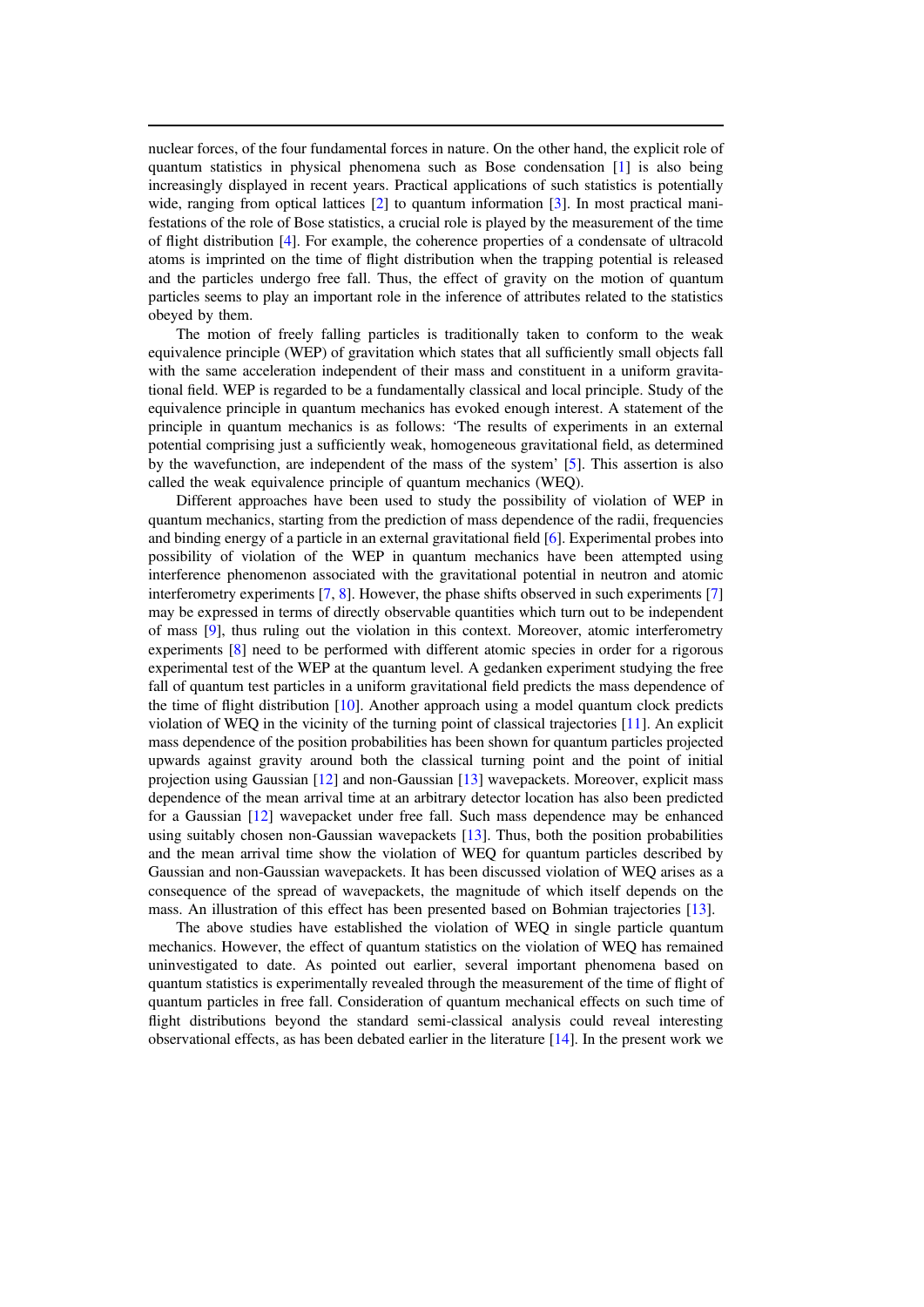are interested in examining the effect of quantum statistics on the WEQ. With the above motivation in this paper we study the effect of statistics on the arrival time distribution of a system of freely falling wavepackets consisting of two identical particles.

Our analysis is based on the probability current approach for computing the mean arrival time distribution of wavepackets [[15](#page-15-0)]. Before embarking on the study of WEQ, we will first consider the free evolution of a system of two identical particles to investigate if there is any effect of Bose–Einstein (BE) or Fermi–Dirac (FD) statistics on the arrival time distributions. Quantum statistics is fundamentally related to the spin of the quantum particles. It has been shown earlier that inclusion of spin enables a unique determination of the relativistic probability current [[16,](#page-15-1) [17](#page-15-2)] leading to an explicit spin-dependent effect at the non-relativistic level for freely evolving fermions [[18](#page-15-3)] as well as bosons [[19](#page-15-4)]. Here we present a calculation of the effect of such explicit spin dependence on the violation of WEQ for a system of two identical particles in free fall.

The plan of this paper is as follows. In the next section we present the framework for studying the arrival time distribution for a system of two particles using the probability current approach. We show that symmetrization or anti-symmetrization of the wavefunction leads to differences from the case of Maxwell–Boltzmann (MB) statistics when there is overlap of the wavepackets. In section [3](#page-4-0) the effect of BE and FD statistics on freely propagating wavepackets is studied. In section [4](#page-6-0) we address the main motivation of the paper by studying the violation of WEQ separately using two different schemes, viz, (a) effect of statistics on the arrival time distribution and (b) effect of explicit spin dependence on the arrival time distribution of freely falling wavepackets. Section [5](#page-13-0) contains a summary of the main results along with certain concluding remarks.

#### 2. Arrival time distribution for a two-particle system

Consider a two-body system composed of two non-interacting identical particles in an external field. Identical particles are classically distinguishable and obey MB statistics, while they are indistinguishable in quantum mechanics and obey different statistics. For FD (BE) statistics the total wavefunction must be antisymmetrized (symmetrized) under the exchange of particles in the system. Since particles do not interact, solutions of the Schrödinger equation are constructed from two single-particle wavefunctions  $\psi_a$  and  $\psi_b$  as follows [[5](#page-14-4)]:

$$
\Psi_{MB}(z_1, z_2, t) = \psi_a(z_1, t)\psi_b(z_2, t), \tag{1}
$$

$$
\Psi_{\pm}(z_1, z_2, t) = N_{\pm} [\psi_a(z_1, t) \psi_b(z_2, t) \pm \psi_b(z_1, t) \psi_a(z_2, t)], \qquad (2)
$$

<span id="page-2-0"></span>where the upper (lower) sign stands for BE (FD) statistics and the normalization constants are given by  $N_{\pm} = [2(1 \pm |\langle \psi_a(t) | \psi_b(t) \rangle|^2)]^{-1/2}$ .

Two-body wavefunctions ([2](#page-2-0)) are solutions of the two-body Schrödinger equation

$$
i\hbar\frac{\partial}{\partial t}\Psi(z_1,z_2,t)=\left(-\frac{\hbar^2}{2m}\frac{\partial^2}{\partial z_1^2}-\frac{\hbar^2}{2m}\frac{\partial^2}{\partial z_2^2}+V(z_1,t)+V(z_2,t)\right)\Psi(z_1,z_2,t),\qquad \qquad (3)
$$

where the Hamiltonian is clearly symmetric under the exchange of  $z_1$  and  $z_2$ .

<span id="page-2-1"></span>The one-body probability density for observing a particle at point  $z$  regardless of the position of the other particle is given by [[20](#page-15-5)]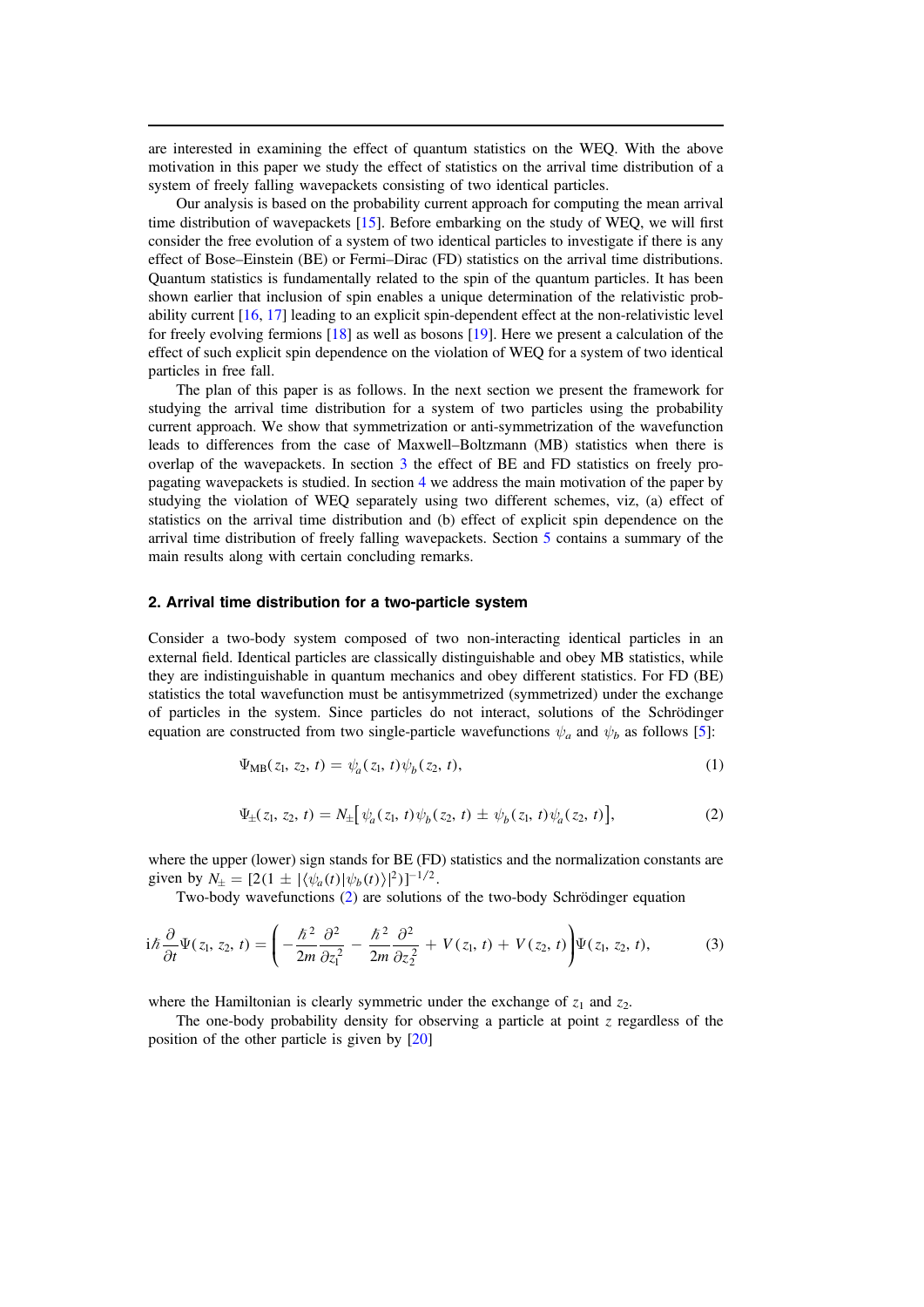$$
\rho_1(z, t) = \int dz_1 dz_2 \delta(z - z_1) |\Psi(z_1, z_2, t)|^2 = \int dz_2 |\Psi(z, z_2, t)|^2
$$
  
=  $|N_{\pm}|^2 \int dz_2 |\psi_a(z, t)\psi_b(z_2, t) \pm \psi_b(z, t)\psi_a(z_2, t)|^2$   

$$
\equiv |N_{\pm}|^2 (|\psi_a(z, t)|^2 \pm 2 \Re[\langle \psi_a(t) | \psi_b(t) \rangle \psi_b^*(z, t)\psi_a(z, t)] + |\psi_b(z, t)|^2),
$$
 (4)

where  $\langle \psi_a(t) | \psi_b(t) \rangle = \int dx \psi_a^*(x, t) \psi_b(x, t)$  is the overlap integral and the normalization condition for single-particle wavefunctions  $\psi_a$  and  $\psi_b$  has been used. From the unitarity property of the time evolution operator,  $U(t, 0) = e^{-iHt/\hbar}$ , one sees that the overlap integral is independent of time, i.e.,  $\langle \psi_a(t) | \psi_b(t) \rangle = \langle \psi_a(0) | U^{\dagger}(t, 0) U(t, 0) | \psi_b(0) \rangle$  $= \langle \psi_a(0) | \psi_b(0) \rangle$ .

The single-particle continuity equation may be derived  $[21]$  $[21]$  $[21]$  in the following way. The partial derivative of  $\rho_1(z, t)$  with respect to the time is calculated from equation ([4](#page-2-1)) by performing integration by parts and using the fact that the wavefunction vanishes at infinity, to obtain

$$
\frac{\partial \rho_1(z,\,t)}{\partial t} = -\frac{\hbar}{m} \mathfrak{I} \bigg\{ \frac{\partial}{\partial z} \int dz_2 \, \Psi^*(z,\, z_2,\, t) \frac{\partial \Psi(z,\, z_2,\, t)}{\partial z} \bigg\}.\tag{5}
$$

Now, using the normalization condition for the single-particle wavefunctions, one obtains the continuity equation [[21](#page-15-6)]

$$
\frac{\partial \rho_1(z,t)}{\partial t} + \frac{\partial}{\partial z} j_1(z,t) = 0, \tag{6}
$$

<span id="page-3-0"></span>for the one-body probability density  $\rho_1(z, t)$  ([4](#page-2-1)), with the one-body probability current density given by

$$
j_1(z, t) = \frac{\hbar}{m} |N_{\pm}|^2 \Im
$$
  
 
$$
\times \left\{ \psi_a^* \frac{\partial \psi_a}{\partial z} + \psi_b^* \frac{\partial \psi_b}{\partial z} \pm \left\langle \psi_a(t) | \psi_b(t) \right\rangle \psi_b^* \frac{\partial \psi_a}{\partial z} \pm \left\langle \psi_b(t) | \psi_a(t) \right\rangle \psi_a^* \frac{\partial \psi_b}{\partial z} \right\}.
$$
 (7)

For distinguishable particles obeying classical MB statistics, each particle has its corresponding continuity equation,

$$
\frac{\partial \rho^{(i)}(z,t)}{\partial t} + \frac{\partial}{\partial z} j^{(i)}(z,t) = 0,
$$
\n(8)

with

$$
\rho^{(1)}(z, t) = |\psi_a(z, t)|^2, \quad \rho^{(2)}(z, t) = |\psi_b(z, t)|^2,
$$
\n(9)

and

$$
j^{(1)}(z, t) = \frac{\hbar}{m} \mathfrak{I} \left\{ \psi_a^*(z, t) \frac{\partial \psi_a(z, t)}{\partial z} \right\}, \quad j^{(2)}(z, t) = \frac{\hbar}{m} \mathfrak{I} \left\{ \psi_b^*(z, t) \frac{\partial \psi_b(z, t)}{\partial z} \right\}.
$$
 (10)

So, for a two-particle system, the MB probability density and probability current density are given by

$$
\rho_{MB}(z, t) = \frac{1}{2} \Big( \rho^{(1)}(z, t) + \rho^{(2)}(z, t) \Big), \quad j_{MB}(z, t) = \frac{1}{2} \Big( j^{(1)}(z, t) + j^{(2)}(z, t) \Big) \tag{11}
$$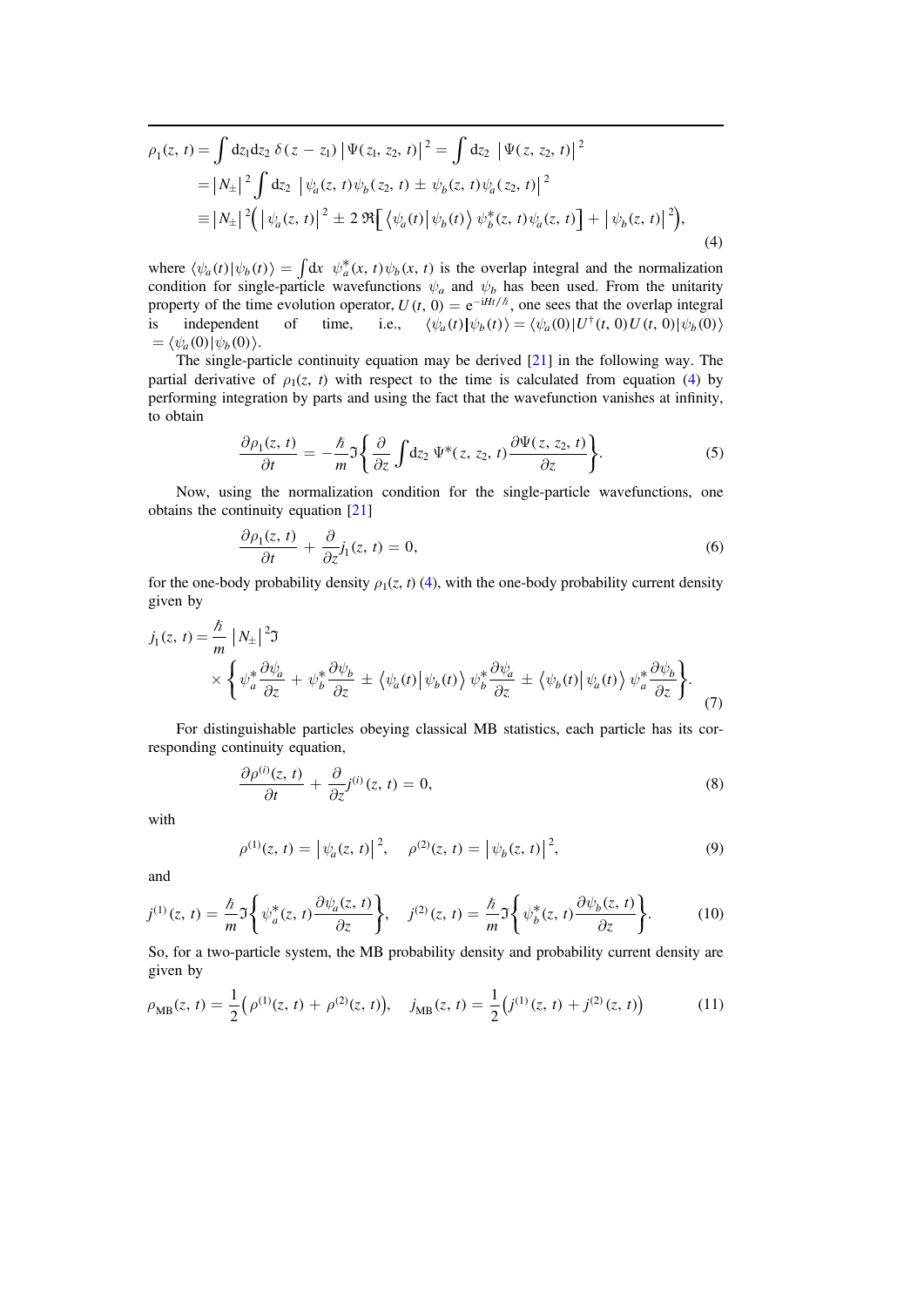From equations ([4](#page-2-1)) and ([7](#page-3-0)), one sees that as long as the single-particle wavefunctions have negligible overlap, i.e.,  $\langle \psi_a(t) | \psi_b(t) \rangle \simeq 0$ , there is no need for symmetrization. As a result, one can ignore indistinguishability of particles and thus use MB statistics for which motions of particles are independent. Hence, in the latter case a similar analysis to the onebody systems discussed earlier [[12](#page-14-11), [13](#page-14-12)] may be employed.

The probability current approach for computation of the arrival time distribution of quantum particles not only provides an unambiguous definition of arrival time at the quantum mechanical level  $[15–18]$  $[15–18]$  $[15–18]$  $[15–18]$  $[15–18]$ , but also furnishes a way of obtaining the classical limit of the mean arrival time for massive quantum particles [[22](#page-15-7)]. Here we employ the probability current approach to study the effect of particle statistics on the arrival time distribution of a two-body system. In this approach, the arrival time distribution at a detector location  $z = Z$  is given by  $[15]$  $[15]$  $[15]$ 

<span id="page-4-1"></span>
$$
\Pi(Z, t) = \frac{|j_1(Z, t)|}{\int_0^\infty dt |j_1(Z, t)|}.
$$
\n(12)

<span id="page-4-2"></span>As a result, one obtains

$$
\tau(Z) = \int_0^\infty dt \, t \, \Pi(Z, t) \tag{13}
$$

for the mean arrival time at the detector location  $z = Z$ . It may be noted that the above expression for the mean arrival time follows uniquely [[23](#page-15-8)] in a causal interpretation of quantum mechanics provided by the Bohmian model  $[24]$  $[24]$  $[24]$ . Note also that equations ([12](#page-4-1)) and ([13](#page-4-2)) represent the single-particle arrival time distribution and the mean arrival time, respectively, when the effects of particle statistics of the considered two-body system have been taken into account in the computation of the single-particle current density through the process of symmetrization or asymmetrization of the wavefunction. In the following analysis we will consider the initial single particle wavefunctions to be Gaussians given by

$$
\psi_i(z, 0) = \left(2\pi\sigma_{0i}^2\right)^{-1/4} \exp\left[ik_i z - \frac{(z - z_{ci})^2}{4\sigma_{0i}^2}\right], \quad i = a, b \tag{14}
$$

<span id="page-4-3"></span>and then compute the arrival time distribution of the cases of first free evolution, and then free fall under gravity. In equation ([14](#page-4-3)),  $\sigma_{0i}$ ,  $z_{ci}$  and  $k_i$  represent respectively the rms width, center and kick momentum of the ith packet.

# <span id="page-4-0"></span>3. Effect of statistics on freely propagating wavepackets

In this section we study the effect of symmetrization and asymmetrization of a two-body freely propagating wavefunction on the arrival time distribution computed through the probability current approach. The initial one-particle wavefunctions are taken to be Gaussian packets given by equation ([14](#page-4-3)). The time evolved wave functions are obtained to be

<span id="page-4-4"></span> $\psi_i(z, t)$ 

$$
= \frac{1}{\left(2\pi s_{ii}^2\right)^{1/4}} \exp\left\{\frac{im}{2\hbar t} \left[ \left( z^2 + i\frac{\hbar t}{2m\sigma_{0i}^2} z_{ci}^2 \right) - \frac{\sigma_{0i}}{s_{ii}} \left( z - z_{ci} - \frac{\hbar t}{m} k_i + \frac{s_{ti}}{\sigma_{0i}} z_{ci} \right)^2 \right] \right\},
$$
(15)

<span id="page-4-5"></span>where  $s_{ti} = \sigma_{0i}(1 + i\hslash t/2m\sigma_{0i}^2)$  denotes the time-evolved spread of the wavepackets. The overlap integral is given by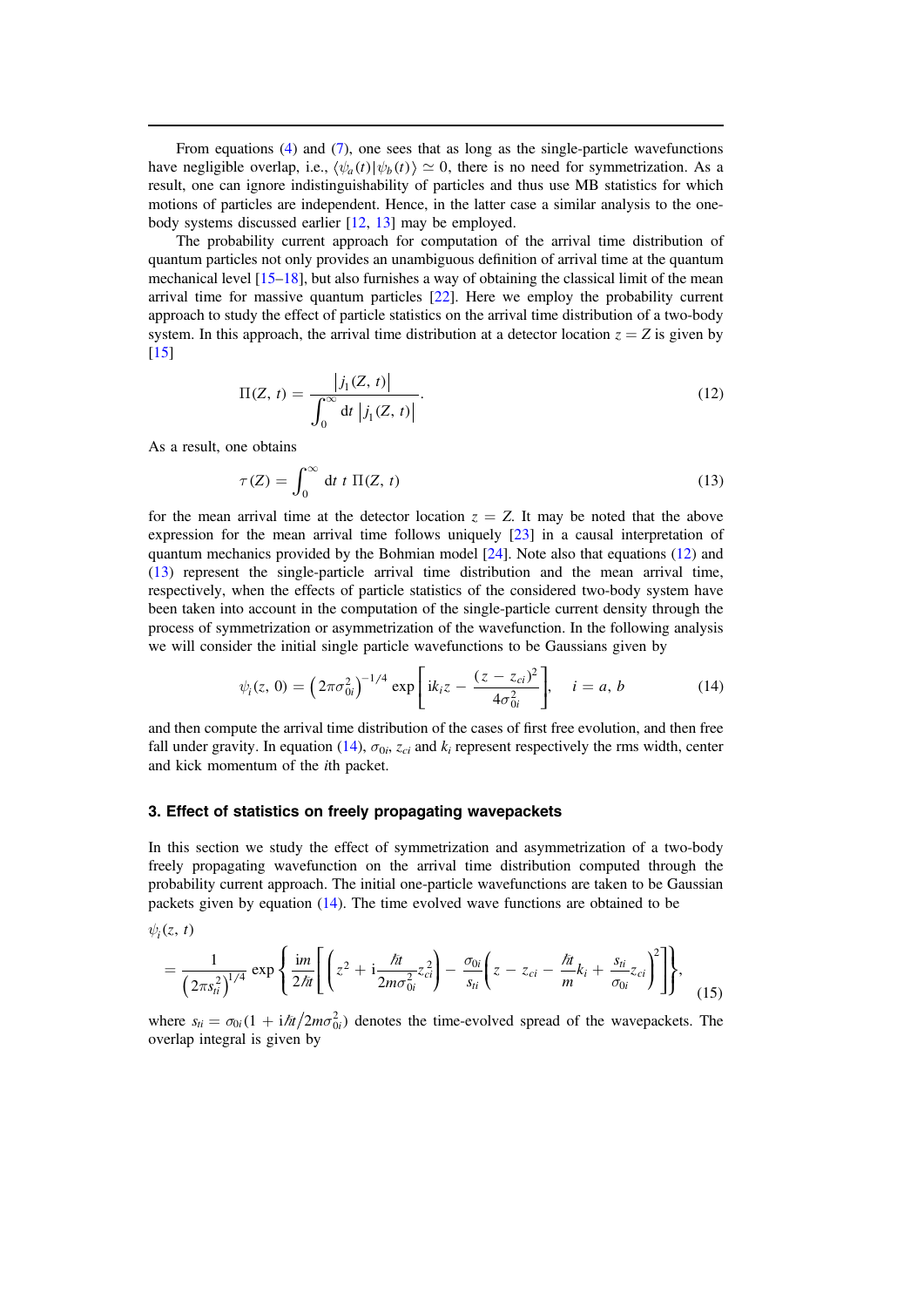$$
\langle \psi_a(t) | \psi_b(t) \rangle = \sqrt{\frac{2\sigma_{0a}\sigma_{0b}}{\sigma_{0a}^2 + \sigma_{0b}^2}} \exp\left[ -\frac{4(k_a - k_b)^2 \sigma_{0a}^2 \sigma_{0b}^2 + (z_{ca} - z_{cb})^2 + 4i(k_a - k_b)(\sigma_{0b}^2 z_{ca} + \sigma_{0a}^2 z_{cb})}{4(\sigma_{0a}^2 + \sigma_{0b}^2)} \right],
$$
 (16)

and thus, the normalization constants read

$$
N_{\pm} = \frac{1}{\sqrt{2}} \left\{ 1 \pm \frac{2\sigma_{0a}\sigma_{0b}}{\sigma_{0a}^2 + \sigma_{0b}^2} \exp\left[ -\frac{4(k_a - k_b)^2 \sigma_{0a}^2 \sigma_{0b}^2 + (z_{ca} - z_{cb})^2}{2(\sigma_{0a}^2 + \sigma_{0b}^2)} \right] \right\}^{-1/2}.
$$
 (17)

One sees that the magnitude of the overlap integral decreases exponentially with the separation of the initial wavepackets. As the separation grows, the quantum and classical results approach:

$$
\rho_1(z, t) \simeq \frac{1}{2} \left( \left| \psi_a(z, t) \right|^2 + \left| \psi_b(z, t) \right|^2 \right) = \rho_{MB}(z, t),
$$
  

$$
j_1(z, t) \simeq \frac{1}{2} \frac{\hbar}{m} \Im \left\{ \psi_a^* \frac{\partial \psi_a}{\partial z} + \psi_b^* \frac{\partial \psi_b}{\partial z} \right\} = j_{MB}(z, t).
$$
 (18)

The position expectation value with respect to  $\rho_1(z, t)$  reads

$$
z\rangle = \int z\rho_{1}(z, t) dz
$$
  
=  $|N_{\pm}|^{2} \Biggl\{ z_{cl,a} + z_{cl,b} \pm \left| \left\langle \psi_{a}(t) \right| \psi_{b}(t) \right|^{2} \Biggr\}$   

$$
\Biggl( \frac{\hbar t \left( k_{a} \sigma_{0a}^{2} + k_{b} \sigma_{0b}^{2} \right) - m \left( z_{ca} \sigma_{0a}^{2} + z_{cb} \sigma_{0b}^{2} \right)}{m \left( \sigma_{0a}^{2} + \sigma_{0b}^{2} \right)} \Biggr) \Biggr\},
$$
(19)

where  $z_{\text{cl},a}$  denotes the classical path of the center of the wavepacket  $\psi_a$ , i.e.,  $z_{\text{cl},a} = z_{ca} + \hbar k_a t/m$ . One sees that the expectation value of the center of mass operator is just the position expectation value with respect to  $\rho_1(z, t)$ , i.e.

$$
\langle z_{\rm cm} \rangle(t) = \left\langle \frac{z_1 + z_2}{2} \right\rangle(t) = \int \int dz_1 dz_2 \frac{z_1 + z_2}{2} \left| \Psi(z_1, z_2, t) \right|^2
$$
  
=  $\frac{1}{2} \left\{ \int dz_1 z_1 \int dz_2 \left| \Psi(z_1, z_2, t) \right|^2 + \int dz_2 z_2 \int dz_1 \left| \Psi(z_1, z_2, t) \right|^2 \right\}$   
=  $\int dz \ z \ \rho_1(z, t).$  (20)

We calculate the arrival time distribution at the detector location  $Z = 0$  by substituting equation ([15](#page-4-4)) in the expression for the probability current given by equation ([7](#page-3-0)), and then substituting the obtained expression in equation ([12](#page-4-1)). The values of the parameters used for our numerical computations are given by:  $\sigma_{0a} = \sigma_{0b} = \sigma_0 = 10 \,\mu$ m,  $z_{ca} = 10\sigma_0$ ,  $z_{cb} = 8\sigma_0$ ,  $k_a = k_b = -2/\sigma_0$ ,  $m = m_n = 1.67 \times 10^{-27}$  $m = m_n = 1.67 \times 10^{-27}$  $m = m_n = 1.67 \times 10^{-27}$  kg, and  $t_{\text{ref}} = 2m_n \sigma_0^2 / \hbar = 3.165$  ms. In figure 1 the arrival time distribution has been plotted for different values of initial separation of the wavepackets. It is observed that the inclusion of particle statistics through symmetrization and antisymmetrization of a two-body wavefunction has a perceptible impact on the arrival time distribution. Such an effect of particle statistics on arrival times of freely propagating particles has been studied earlier by using the concept of the crossing state and the second quantization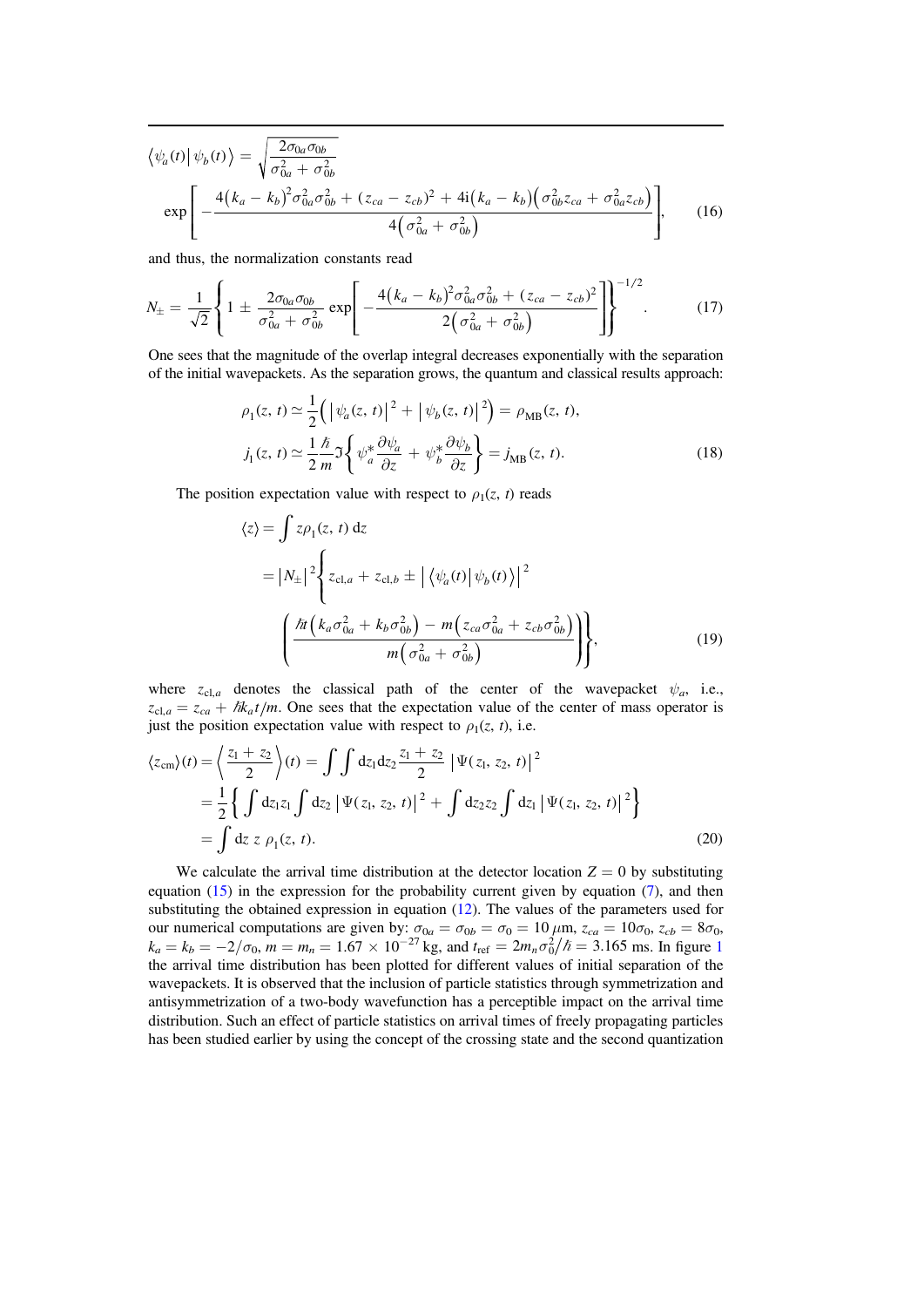<span id="page-6-1"></span>

**Figure 1.** Arrival time distribution at the detector location  $Z = 0$  for different initial separation of the wavepackets for the free evolution case. Black curves stand for BE statistics, the red ones are for the FD statistics and the green ones show MB statistics. Here,  $k_a = k_b = -2$  /  $\sigma_0$ ,  $z_{cb} = 8$   $\sigma_0$ ,  $\sigma_0 = 10$   $\mu$ m,  $m = m_n$  and  $t_{\text{ref}} = 2m_n \sigma_0^2 / \hbar = 3.165 \text{ ms}.$ 

formalism [[25](#page-15-10)]. In the present work we further compute the effect of initial separation of the overlapping wavepackets, as is displayed in the figure [1.](#page-6-1) We fix the center of  $\psi_b$  and change the center of  $\psi_a$  from one plot to the other. Using equations ([16](#page-4-5)) and ([13](#page-4-2)), for the parameters of figure [1](#page-6-1) one obtains

| $z_{ca}/\sigma_0$ | $\psi_a \psi_b\rangle$ | $\tau_{\rm BE}/t_{\rm ref}$ | $\tau_{\rm FD}/t_{\rm ref}$ | $\tau_{MB}/t_{\rm ref}$ |
|-------------------|------------------------|-----------------------------|-----------------------------|-------------------------|
| 10                | 0.6065                 | 2.371                       | 2.546                       | 2.427                   |
| 11                | 0.3247                 | 2.518                       | 2.614                       | 2.561                   |
| 12                | 0.1353                 | 2.682                       | 2.707                       | 2.694                   |
| 13                | 0.04394                | 2.826                       | 2.829                       | 2.822                   |

One sees that as the separation of the initial wavepackets grows, the quantum and classical results approach as a result of decrement of the overlap integral.

# <span id="page-6-0"></span>4. Violation of the WEP of quantum mechanics

#### 4.1. Effect of statistics on freely falling wavepackets

The arrival time of freely falling wavepackets using the probability current approach has been studied earlier [[12,](#page-14-11) [13](#page-14-12)], where it was noted that the the arrival time distribution acquires a mass dependence due to wavepacket spread. In the previous section we have seen that the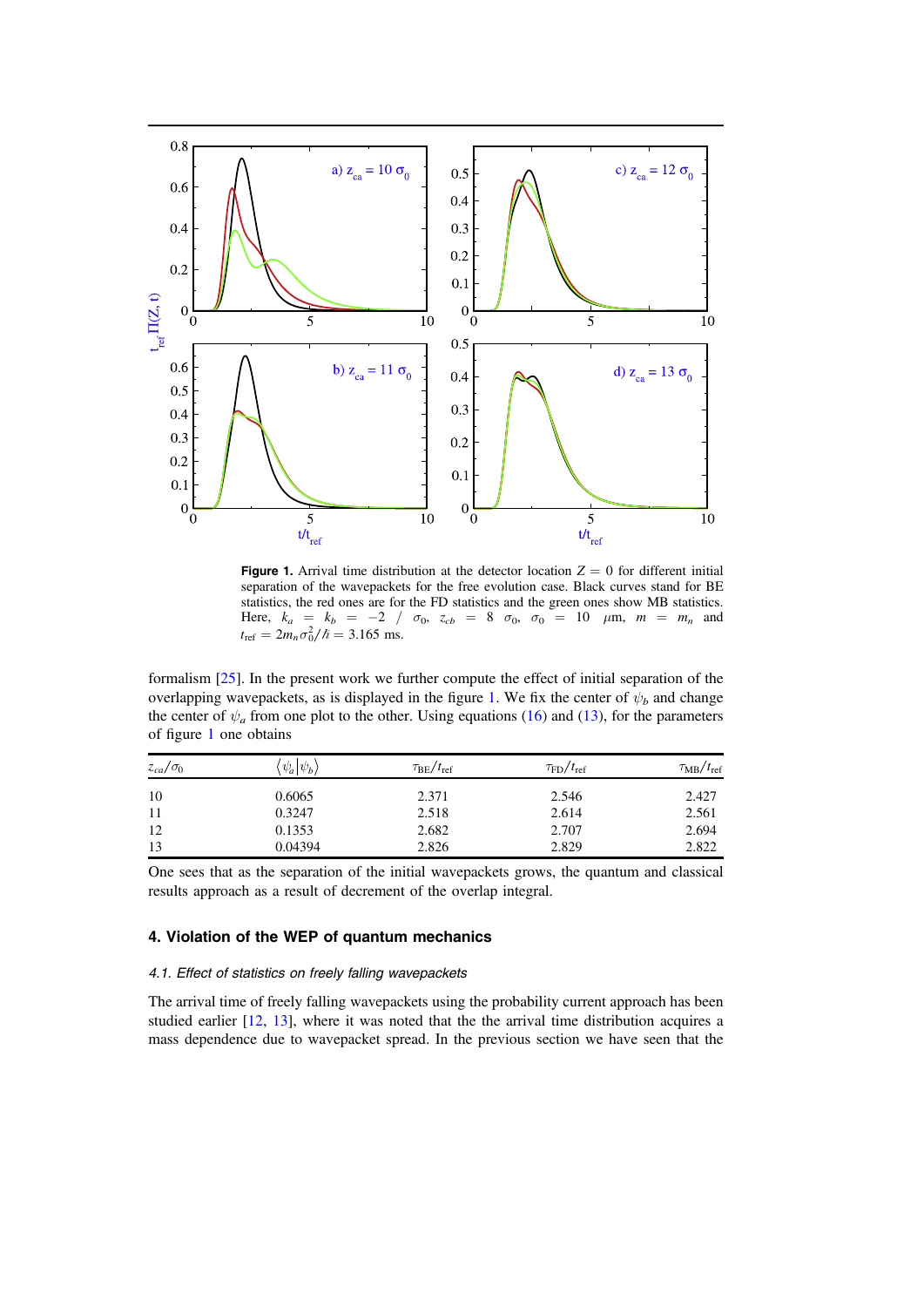effect of particle statistics impacts the arrival time distribution even for the case of free evolution. Now, let us study the effect of symmetrization and asymmetrization of the wavefunction of a system of two particles falling freely under gravity. Here again we choose the initial single-particle wavefunctions as Gaussians given by equation ([14](#page-4-3)), and set the initial velocity of the particles to be zero, i.e., the particles are dropped from rest with  $k_a = k_b = 0$ , and accelerate downwards under gravity with  $g = 10 \text{ m s}^{-2}$ . All numerical calculations have been done based on the approximate value  $g = 10 \text{ m s}^{-2}$ , since using the exact value of g is not important for the arguments and reasoning. The time-evolved singleparticle wavefunctions in the uniform gravitational field  $V(z) = mgz$  are given by

<span id="page-7-0"></span>
$$
\psi_i(z, t) = \frac{1}{\left(2\pi s_{ti}^2\right)^{1/4}} \exp\left\{\frac{im}{2\hslash t} \left[ \left(z^2 - gt^2 z - \frac{g^2 t^4}{12} + i\frac{\hslash t}{2m\sigma_{0i}^2} z_{ci}^2\right) - \frac{\sigma_{0i}}{s_{ti}} \left(z - z_{ci} + \frac{gt^2}{2} + \frac{s_{ti}}{\sigma_{0i}} z_{ci}\right)^2 \right] \right\},\tag{21}
$$

<span id="page-7-1"></span>where  $s_{ti} = \sigma_{0i} (1 + i \hbar t / 2m\sigma_{0i}^2)$ . The overlap integral is given by

$$
\left\langle \psi_a(t) \right| \psi_b(t) \left\rangle = \sqrt{\frac{2\sigma_{0a}\sigma_{0b}}{\sigma_{0a}^2 + \sigma_{0b}^2}} \exp\left[ -\frac{(z_{ca} - z_{cb})^2}{4(\sigma_{0a}^2 + \sigma_{0b}^2)} \right],
$$
\n(22)

and hence, the normalization constants become

$$
N_{\pm} = \frac{1}{\sqrt{2}} \left\{ 1 \pm \frac{2\sigma_{0a}\sigma_{0b}}{\sigma_{0a}^2 + \sigma_{0b}^2} \exp\left[ -\frac{(z_{ca} - z_{cb})^2}{2(\sigma_{0a}^2 + \sigma_{0b}^2)} \right] \right\}^{-1/2}.
$$
 (23)

One sees that both overlap integral and normalization constants are independent of g. Here again the magnitude of the overlap integral decreases exponentially with the separation of the initial wavepackets, and as in the case of freely evolving wavepackets, the quantum results of the probability density and current approach the classical expressions as the separation grows. The position expectation value is given by

$$
\langle z \rangle_{\pm} = \int z \rho_1(z, t) dz
$$
  
=  $|N_{\pm}|^2 \left\{ z_{cl,a} + z_{cl,b} \pm \left| \left\langle \psi_a(t) \right| \psi_b(t) \right\rangle \right|^2 \left( \frac{-gt^2}{2} - \frac{z_{ca} \sigma_{0a}^2 + z_{cb} \sigma_{0b}^2}{\sigma_{0a}^2 + \sigma_{0b}^2} \right) \right\},$  (24)

where  $z_{\text{cl},a}$  shows the classical path of the center of the wavepacket  $\psi_a$ , i.e,  $z_{\text{cl},a} = z_{ca} - gt^2/2$ . The position expectation value with respect to  $\rho_1(z, t)$  is the expectation value of the center of mass operator. The quantity  $\langle z \rangle_{\pm}$  is independent of mass.

For the free fall case and for  $\sigma_{0a} = \sigma_{0b} = \sigma_0$  one obtains

$$
\Delta z_{\pm}(t) = \sqrt{\int dz \ z^2 \rho_1(z, t) - \left(\int dz \ z \ \rho_1(z, t)\right)^2},
$$
  
=  $\sigma_0 \sqrt{\left(1 + \frac{\hbar^2 t^2}{4m^2 \sigma_0^4}\right) \left\{1 \pm \frac{(z_{ca} - z_{cb})^2}{4\sigma_0^2 \left(\mp 1 - \exp\left[\frac{(z_{ca} - z_{cb})^2}{4\sigma_0^2}\right]\right)}\right\} + \frac{(z_{ca} - z_{cb})^2}{4}}$  (25)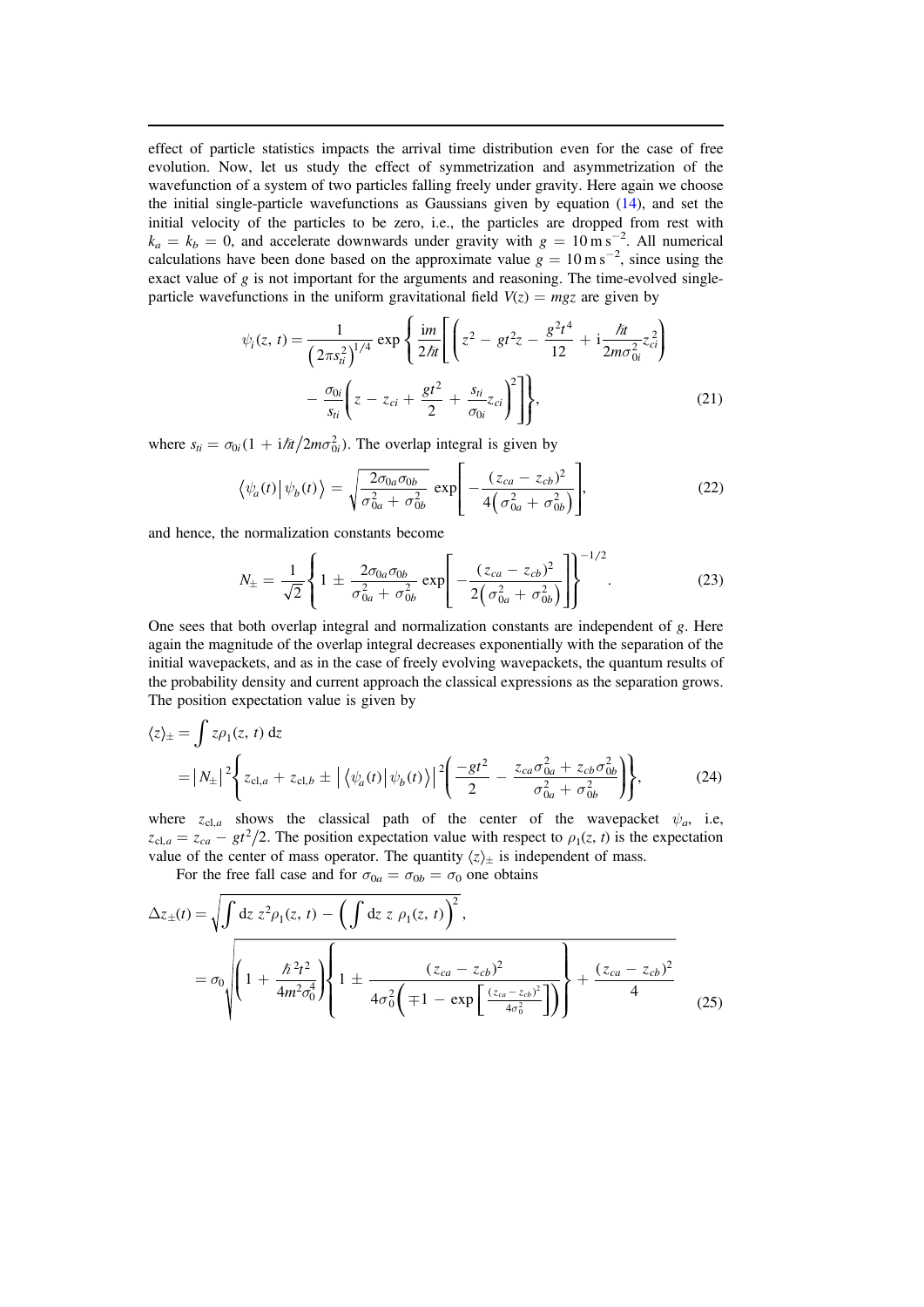<span id="page-8-0"></span>

**Figure 2.** Arrival time distribution at the detector location  $Z = 0$  for different initial separation of the wavepackets for the free fall case. Black curves show BE statistics, the red ones are for the FD statistics and the green ones show MB statistics. Here,  $z_{cb} = 8$  $\sigma_0$ ,  $\sigma_0 = 10 \,\mu\text{m}$ ,  $g = 10 \text{ m s}^{-2}$ ,  $m = m_n$  and  $t_{\text{ref}} = 2m_n \sigma_0^2/\hbar = 3.165 \text{ ms}$ .

for the width of the single-particle distribution. One clearly sees this quantity is independent of the gravity strength g and its growth with time is slow for large masses.

We compute the arrival time distribution at the detector location  $Z = 0$  by substituting the expression for the time-evolved wavefunction equation ([21](#page-7-0)) in the expression for the probability current given by equation  $(7)$  $(7)$  $(7)$ , and then using equation  $(12)$  $(12)$  $(12)$ . Using the three quantities  $\hbar$ , g and  $\sigma_0$ , one can construct a quantity  $m_0 = \hbar / \sqrt{g \sigma_0^3}$  with the dimension of mass, which has the value  $m_0 = 1.055 \times 10^{-27}$  kg  $\approx m_n$ , the neutron mass. We use  $m_n$  to make the mass m dimensionless. The values of the parameters used for our numerical calculations are given by:  $\sigma_{0a} = \sigma_{0b} = \sigma_0 = 10 \mu \text{m}, \ z_{ca} = 10 \sigma_0, \ z_{cb} = 8 \sigma_0, \ m = m_n = 1.67 \times 10^{-27} \text{kg}, \text{ and}$  $t_{\text{ref}} = 2m_n \sigma_0^2/\hbar = 3.165$  $t_{\text{ref}} = 2m_n \sigma_0^2/\hbar = 3.165$  $t_{\text{ref}} = 2m_n \sigma_0^2/\hbar = 3.165$  ms. In figure 2 the arrival time distribution has been plotted for different values of initial separation of the wavepackets. In this case too the particle statistics has an impact on the arrival time distribution. Using equations ([22](#page-7-1)) and equation ([13](#page-4-2)), for the parameters of figure [2](#page-8-0) one obtains

| $z_{ca}/\sigma_0$ | $\psi_a \psi_{b}$ | $\tau_{\rm BE}/t_{\rm ref}$ | $\tau_{\rm FD}/t_{\rm ref}$ | $\tau_{MB}/t_{\rm ref}$ |
|-------------------|-------------------|-----------------------------|-----------------------------|-------------------------|
| 10                | 0.6065            | 1.339                       | 1.341                       | 1.340                   |
| 11                | 0.3247            | 1.374                       | 1.375                       | 1.374                   |
| 12                | 0.1353            | 1.407                       | 1.407                       | 1.407                   |
| 13                | 0.04394           | 1.439                       | 1.439                       | 1.439                   |

Such an effect of symmetrization and asymmetrization of a two-body wavefunction on arrival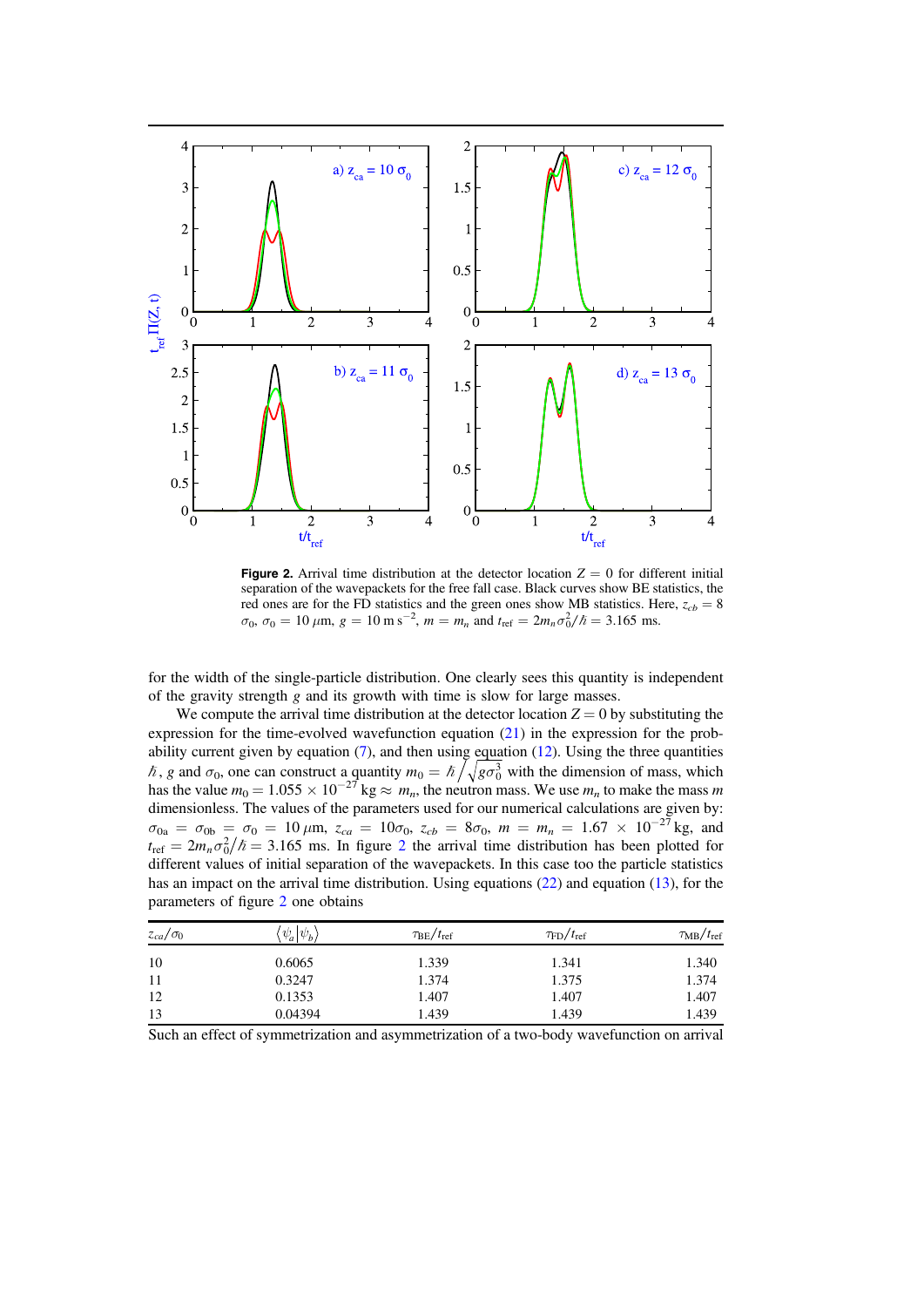times of freely falling wavepackets may be regarded as nonlocal (in the sense that the singleparticle arrival time distribution depends on the spatially separated second particle, as well), and thus contrary to the tenet of the local WEP of classical gravity, which forms the inspiration of the statement of WEQ.

Now, in order to show the explicit mass dependence of arrival time for particles in free fall we plot the mean arrival time versus mass in the figure [3.](#page-10-0) Here again, the mean arrival time is computed at the detector location  $Z = 0$  using equations ([12](#page-4-1)) and ([13](#page-4-2)) after substituting the expression for the time-evolved wavefunction equation  $(21)$  $(21)$  $(21)$  in the expression for the probability current given by equation ([7](#page-3-0)). The values of the parameters used are as before. Curves with label  $\psi_a$  ( $\psi_b$ ) show mean arrival time for wavepackets  $\psi_a$  ( $\psi_b$ ) respectively. The MB mean arrival time is given by  $\tau_{MB} = (\tau_a + \tau_b)/2$ . One sees that for all types of statistics the mean arrival time decreases with mass at first and then becomes constant for large mass. The effect of symmetrization and asymmetrization of the wavefunction has a perceptible effect on the magnitude of the violation of WEQ. However, the violation of WEQ observed explicitly for low masses tends to disappear smoothly in the limit of large mass. Hence, even with the inclusion of particle statistics, the classical limit emerges smoothly through this approach.

One sees each of the three statistics gives a different mean arrival time in the large mass limit. The difference between the mean arrival times of bosons and fermions is related to the difference between the two quantities (i) position expectation value,  $\langle z \rangle(t)$ , with respect to the one-body probability density  $\rho_1(z, t)$  and (ii) spread in position,  $\Delta z(t) = \sqrt{\langle z^2 \rangle - \langle z \rangle^2}$ . At time  $t = t_+$ 

$$
t_{\pm} = \sqrt{\frac{z_{ca} + z_{cb}}{g} \frac{2 \mp \exp\left[-\frac{(z_{ca} - z_{cb})^2}{4\sigma_0^2}\right]}{2 \pm \exp\left[-\frac{(z_{ca} - z_{cb})^2}{4\sigma_0^2}\right]}}.
$$
(26)

the center of the one-body probability density  $\rho_1(z, 0)$  arrives at the ground, the detector location. We have plotted  $\langle z \rangle_+(0)$  and  $\Delta z \pm (t\pm)$  as a function of mass in figure [4](#page-11-0). As this figure shows  $\Delta z_{+}(t_{+})$  and  $\Delta z_{-}(t_{-})$  corresponding to bosonic and fermionic statistics, respectively, do not approach each other even in the large mass limit.

#### 4.2. Spin-dependent arrival time distribution

In this subsection we discuss the effect of explicit inclusion of spin in the probability current density on the arrival time distribution of particles in free fall. It has been noted earlier [[17](#page-15-2)] that in nonrelativistic quantum mechanics the form of the probability current density is not unique. It was shown [[16](#page-15-1)] that the Dirac equation implies a unique expression for the probability current for spin-1/2 particles in the nonrelativistic limit. Uniqueness of the probability current is a generic consequence of any relativistic quantum dynamics. Effects of spin on the arrival time distribution for freely evolving wavepackets have been computed for fermions [[18](#page-15-3)] as well as for bosons [[19](#page-15-4)]. Here we obtain the spin-dependent arrival time distribution for a symmetric two-dimensional Gaussian wavepacket in order to compare the effect of explicit presence of spin in the probability current density with the effect of particle statistics for wavepackets falling freely under gravity. Taking into account the spin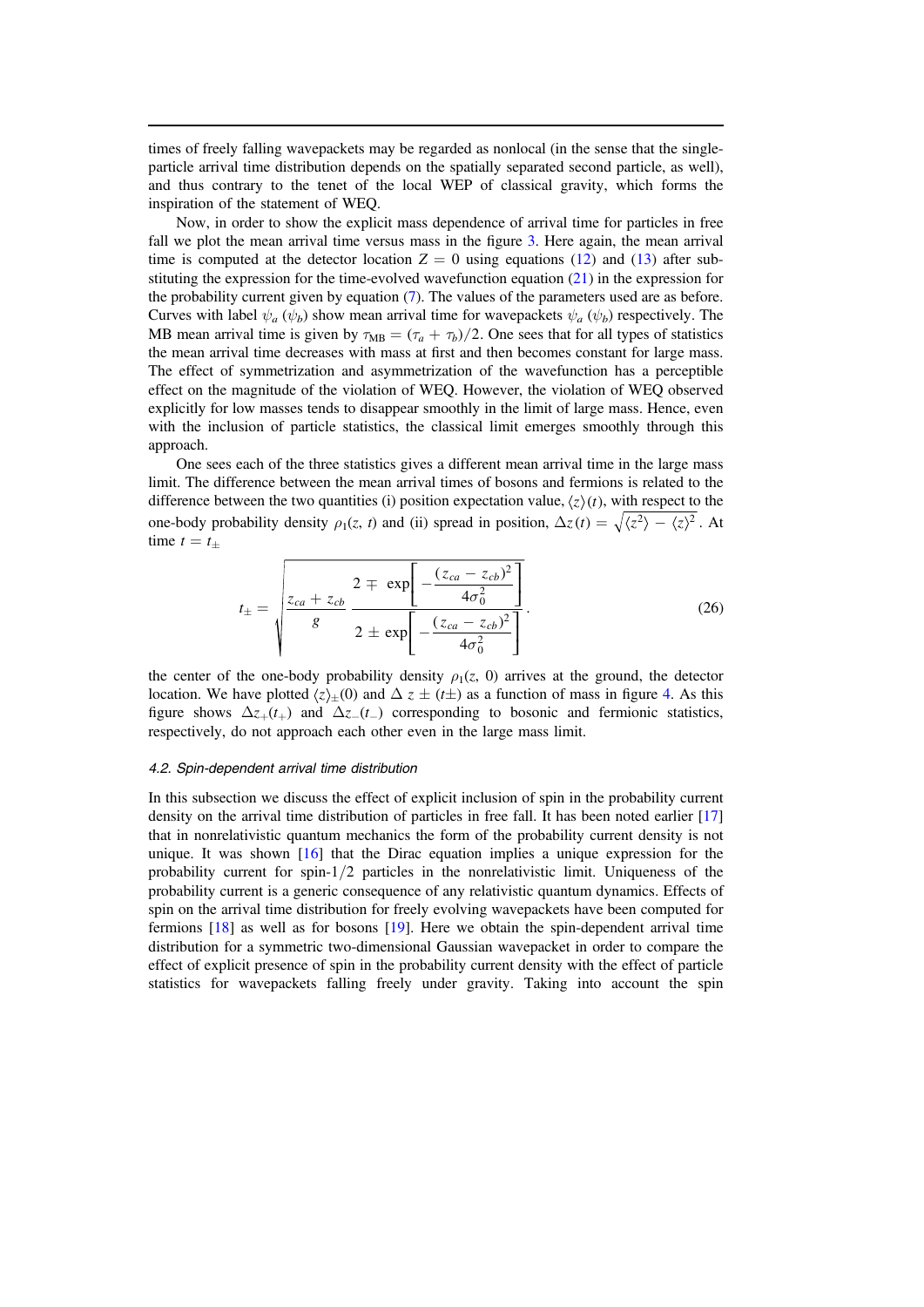<span id="page-10-0"></span>

**Figure 3.** Mean arrival time at the detector location  $Z = 0$  versus mass for the free fall case. Here,  $k_a = k_b = 0$ ,  $z_{ca} = 10\sigma_0$ ,  $z_{cb} = 8\sigma_0$ ,  $\sigma_0 = 10 \,\mu$ m and  $t_{\text{ref}} = 2m_n \sigma_0^2/\hbar = 3.165$  ms. In (b) we have included mean arrival time of singleparticle systems which are described by wavepackets  $\psi_a$  and  $\psi_b$ , i.e.,  $\tau_a$  and  $\tau_b$ .

contribution to the probability current density for particles with spin- $1/2$ , one obtains  $[16]$  $[16]$  $[16]$ 

$$
\mathbf{j}(\mathbf{x}, t; \hat{\mathbf{s}}) = \mathbf{j}_{\text{Sch}}(\mathbf{x}, t) + \frac{1}{m} \nabla \big[ \psi^*(\mathbf{x}, t) \psi(\mathbf{x}, t) \big] \times \mathbf{s}
$$
 (27)

$$
= \frac{\hbar}{m} \Big\{ \mathfrak{I} \Big[ \psi^*(\mathbf{x}, t) \nabla \psi(\mathbf{x}, t) \Big] + \mathfrak{R} \Big[ \psi^*(\mathbf{x}, t) \nabla \psi(\mathbf{x}, t) \Big] \times \hat{\mathbf{s}} \Big\},\tag{28}
$$

for a spin eigenstate  $\chi$  in the absence of a magnetic field. Here,  $\mathbf{j}_{Sch}(\mathbf{x}, t)$  is the usual Schrödinger current, whereas the second term denotes the spin-dependent contribution with  $\mathbf{s} = \frac{\hbar}{2} \hat{\mathbf{s}} = \frac{\hbar}{2} \chi^{\dagger} \hat{\boldsymbol{\sigma}} \chi$ . For a two-dimensional system with a wavefunction which is in the factorized form  $\psi(\mathbf{x}, t) = \psi_x(x, t) \psi_z(z, t)$ , the probability current density takes the form

$$
\begin{split} j_{x}\left(x,\,z,\,t;\,\hat{\mathbf{s}}\right) \\ &= \frac{\hbar}{m}\left\{\left|\,\psi_{z}(z,\,t)\right|^{2}\mathfrak{I}\left[\,\psi_{x}^{*}(x,\,t)\partial_{x}\psi_{x}(x,\,t)\right] - \left|\,\psi_{x}(x,\,t)\right|^{2}\mathfrak{R}\left[\,\psi_{z}^{*}(z,\,t)\partial_{z}\psi_{z}(z,\,t)\right]\right\},\end{split} \tag{29}
$$

$$
\begin{split} j_{z}(x, z, t; \hat{\mathbf{s}}) \\ &= \frac{\hbar}{m} \left\{ \left| \psi_{x}(x, t) \right|^{2} \mathfrak{I} \left[ \psi_{z}^{*}(z, t) \partial_{z} \psi_{z}(z, t) \right] + \left| \psi_{z}(z, t) \right|^{2} \Re \left[ \psi_{x}^{*}(x, t) \partial_{x} \psi_{x}(x, t) \right] \right\}, \end{split} \tag{30}
$$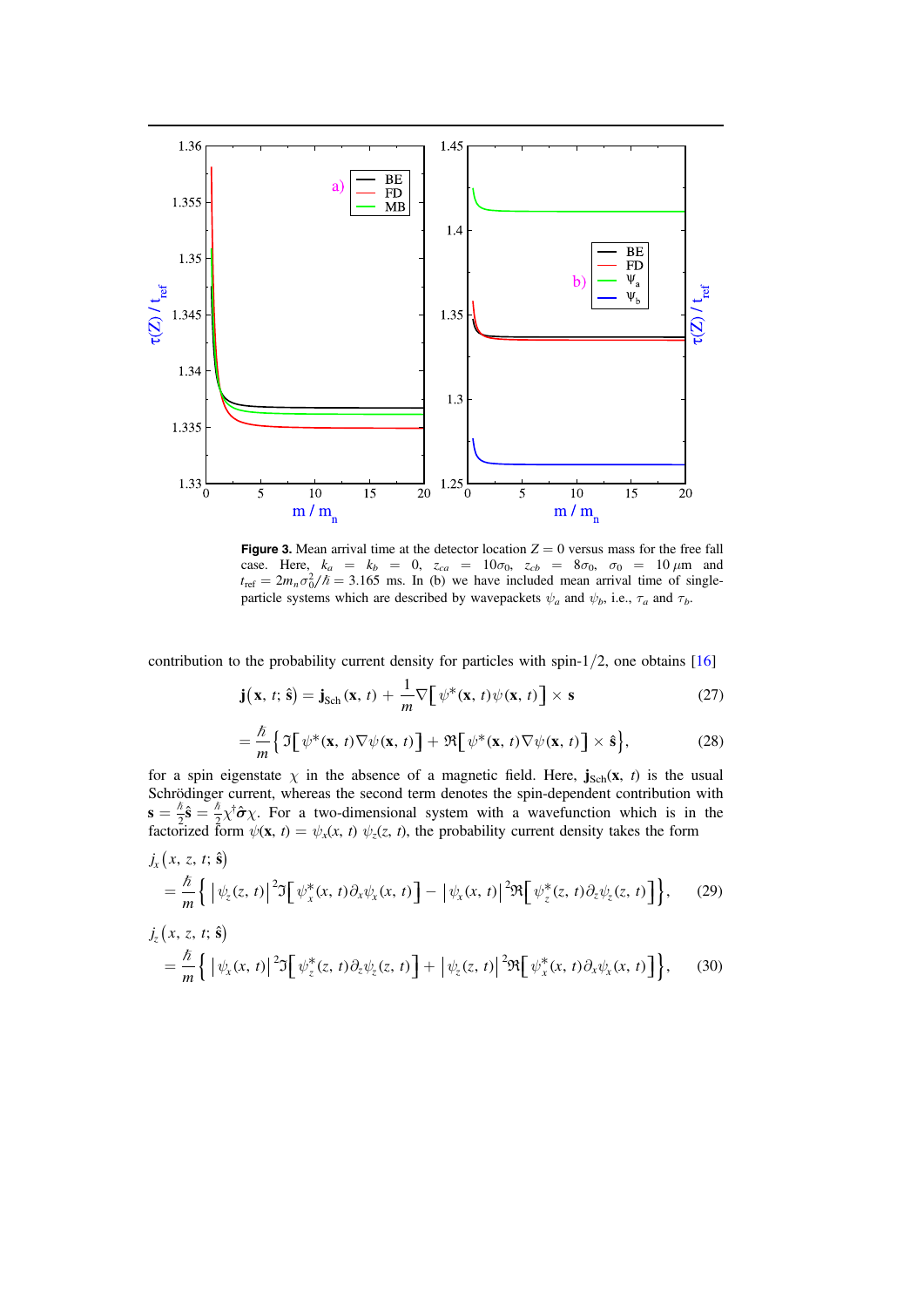<span id="page-11-0"></span>

**Figure 4.**  $\langle z \rangle_{\pm}(0)$  and  $\Delta z_{\pm}(t_{\pm})$  for the free fall case. Black curve shows BE statistics and the red one is for the FD statistics. Here,  $z_{ca} = 10\sigma_0$   $z_{cb} = 8\sigma_0$ ,  $\sigma_0 = 10 \mu$ m and  $g = 10 \text{ m s}^{-2}$ .

<span id="page-11-3"></span>for  $\hat{s} = (0, 1, 0)$ . In the uniform gravitational field  $V(z) = mgz$ , by taking the initial wavefunction as a two-dimensional Gaussian wavepacket

$$
\psi_0(x, z) = \frac{1}{\sqrt{2\pi} \sigma_0} \exp\bigg\{-\frac{x^2}{4\sigma_0^2} - \frac{(z - z_c)^2}{4\sigma_0^2} + ik_0 z\bigg\},\tag{31}
$$

<span id="page-11-1"></span>the modulus of the Schrödinger current takes the form

$$
\left| \mathbf{j}_{\text{Sch}}(x, z, t) \right| = \frac{\sqrt{f_4(t)m^4 + f_3(t)m^3 + f_2(z, t)m^2 + f_1(z, t)m + f_0(x, z, t)}}{16\pi m^2 \sigma_0^2 \sigma_t^4} \times \exp\left\{-\frac{x^2 + [z - z_{\text{cl}}(t)]^2}{2\sigma_t^2}\right\},\tag{32}
$$

<span id="page-11-2"></span>while the modulus of the total spin-dependent probability current density is given by

$$
\left|\mathbf{j}(x, z, t; \hat{\mathbf{s}})\right| = \frac{\sqrt{h_2(t)m^2 + h_1(x, t)m + h_0(x, z, t)}}{8\pi m \sigma_0 \sigma_t^3} \exp\left\{-\frac{x^2 + [z - z_{\text{cl}}(t)]^2}{2\sigma_t^2}\right\},\tag{33}
$$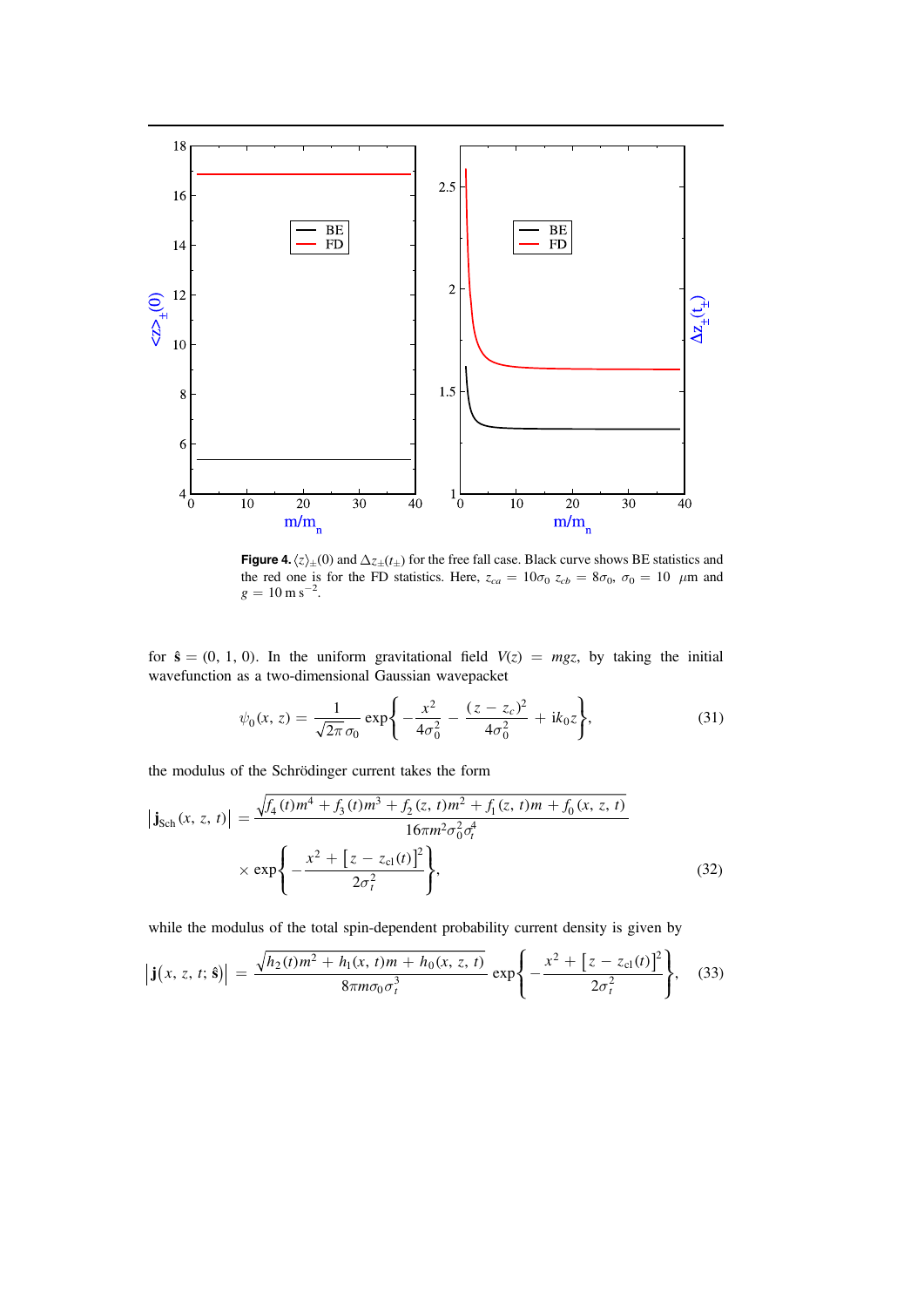where

$$
f_0(x, z, t) = \hbar^4 t^2 \left\{ g^2 t^4 + 4 \left[ x^2 + (z - z_c)^2 \right] + 4gt^2(-z + z_c) \right\},
$$
  
\n
$$
f_1(z, t) = -16 \hbar^3 k_0 \sigma_0^4 t \left( gt^2 - 2z + 2z_c \right),
$$
  
\n
$$
f_2(z, t) = 16 \hbar^2 \sigma_0^4 \left[ 4k_0^2 \sigma_0^4 + gt^2 \left( gt^2 - 2z + 2z_c \right) \right],
$$
  
\n
$$
f_3(t) = -128 g \hbar k_0 \sigma_0^8 t,
$$
  
\n
$$
f_4(t) = 64 g^2 \sigma_0^8 t^2,
$$

and

$$
h_0(x, z, t) = \hbar^2 \left\{ 16k_0^2 \sigma_0^4 + g^2 t^4 - 16k_0 \sigma_0^2 x + 4 \left[ x^2 + (z - z_c)^2 \right] + 4gt^2(-z + z_c) \right\},
$$
  
\n
$$
h_1(x, t) = 16g \hbar \sigma_0^2 t \left( -2k_0 \sigma_0^2 + x \right),
$$
  
\n
$$
h_2(t) = 16g^2 \sigma_0^4 t^2.
$$

In equations ([32](#page-11-1)) and ([33](#page-11-2)),  $\sigma_t = \sigma_0 \sqrt{1 + \frac{\hbar^2 t^2}{4m^2 \sigma^2}}$  $\sigma_t = \sigma_0 \sqrt{1 + \frac{\hbar^2 t^2}{4m^2 \sigma_0^4}}$  and  $z_{cl}(t) = -\frac{1}{2}gt^2 + u_z t + z_c$  with  $u_z = \hbar k_0/m$ .

In order to obtain the arrival time distribution at the plane  $z = Z$  we integrate over the space coordinate  $x$ . Thus, the *normalized* arrival time distribution is given by

$$
\Pi_{\text{Sch}}(Z, t) = \frac{\int_{-\infty}^{\infty} dx \left| \mathbf{j}_{\text{Sch}}(x, Z, t) \right|}{\int_{0}^{\infty} dt \int_{-\infty}^{\infty} dx \left| \mathbf{j}_{\text{Sch}}(x, Z, t) \right|}
$$
(34)

in the absence of spin contribution, while it reads

$$
\Pi(Z, t; \hat{\mathbf{s}}) = \frac{\int_{-\infty}^{\infty} dx \, \left| \mathbf{j}(x, Z, t; \hat{\mathbf{s}}) \right|}{\int_{0}^{\infty} dt \int_{-\infty}^{\infty} dx \, \left| \mathbf{j}(x, Z, t; \hat{\mathbf{s}}) \right|},\tag{35}
$$

when considering the spin effect. We have integrated over x from  $-\infty$  to  $\infty$  to compare the results with the corresponding one-dimensional system. The corresponding mean arrival times are respectively given by

$$
\tau_{\text{Sch}}(Z) = \int_0^\infty dt \ t \ \Pi_{\text{Sch}}(Z, t), \tag{36}
$$

$$
\tau(Z; \hat{\mathbf{s}}) = \int_0^\infty dt \ t \ \Pi(Z, t; \hat{\mathbf{s}}). \tag{37}
$$

In the figure [5,](#page-13-1) the mean arrival times  $\tau_{Sch}$  and  $\tau(\hat{s})$  at detector location  $Z = 0$  have been plotted versus mass for free fall from rest ( $k_0 = 0$ ). The parameters of the initial wavepacket have been chosen as  $z_c = 8 \sigma_0$  and  $\sigma_0 = 10 \mu m$ ,  $m_n = 1.67 \times 10^{-27}$  kg and  $t_{\text{ref}} = 2m_n \sigma_0^2/\hbar = 3.165$  ms. One sees that the mean arrival time is mass dependent, thus signifying a violation of WEQ. Inclusion of spin causes the mean arrival time to decrease with a small magnitude compared to the case of no spin. Hence, in comparison with the results for the case considering the effect of particle statistics without spin dependence displayed in figure [3](#page-10-0), we find that the contribution of including spin explicitly at the level of the probability current leads to a much smaller modification of the mean arrival time values. However, here (figure [5](#page-13-1)) again we find that the mass dependence of the mean arrival time vanishes for large mass, signifying emergence of WEQ in the classical limit.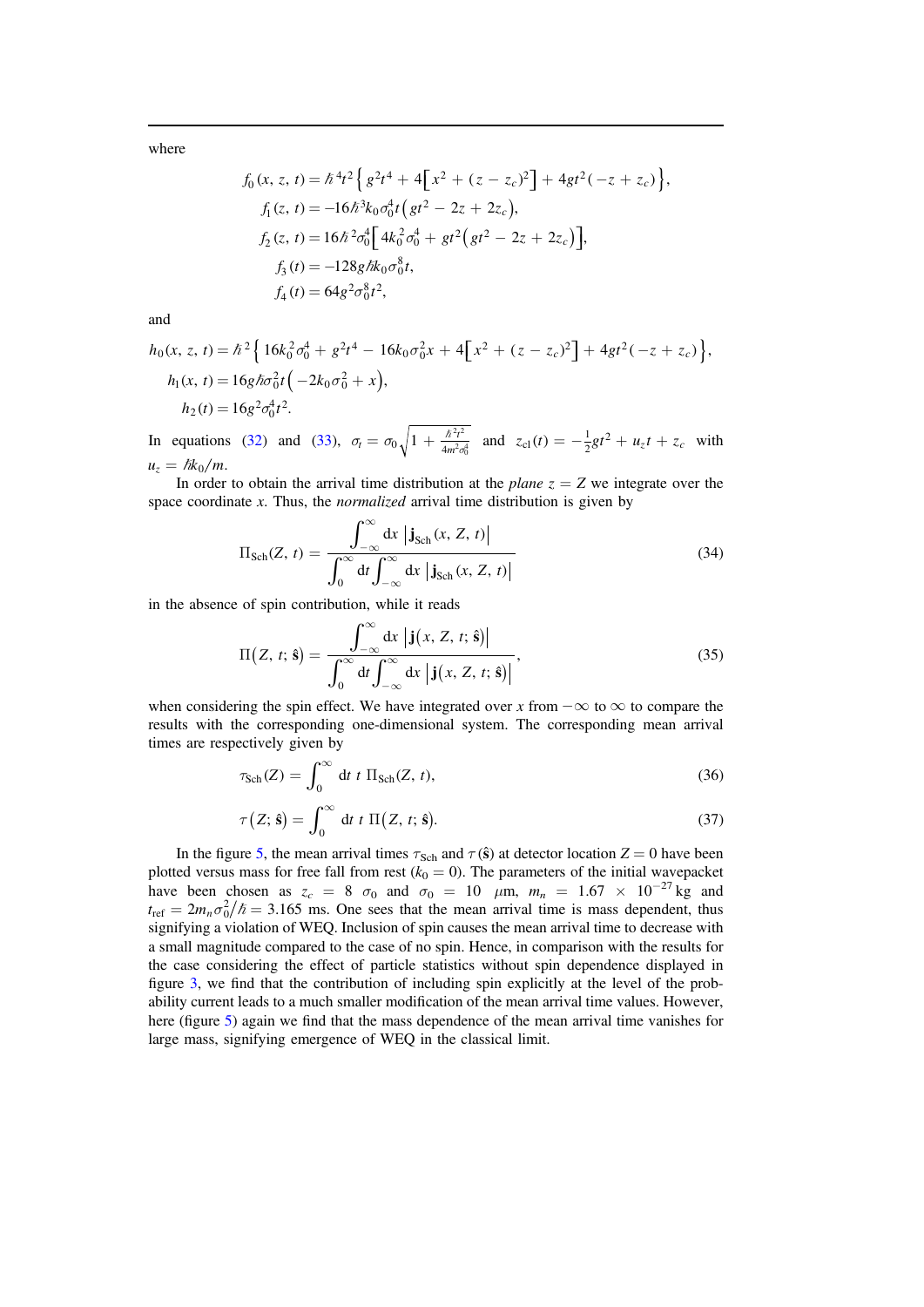<span id="page-13-1"></span>

Figure 5. (a) Spin-dependent (black points) and Spin-independent (red points) mean arrival time at the detector plane  $Z = 0$  and (b) their difference, versus mass for the free fall of the 2D symmetric Gaussian packet ([31](#page-11-3)). The parameters of the falling wavepacket have been chosen as  $z_c = 8\sigma_0$  and  $\sigma_0 = 10 \ \mu \text{m}$ ,  $m_n = 1.67 \times 10^{-27}$  kg and  $t_{\text{ref}} = 2m_n \sigma_0^2 / \hbar = 3.161 \text{ ms}.$ 

### <span id="page-13-0"></span>5. Conclusions

In this work we have investigated the effect of particle statistics on the arrival time distribution of Gaussian wavepackets. We have employed the probability current approach [[15](#page-15-0)] for computing the arrival time distribution for a system of two particles. The probability current approach provides an unambiguous definition  $[15, 23]$  $[15, 23]$  $[15, 23]$  $[15, 23]$  $[15, 23]$  of the arrival time of quantum particles, and also leads to a proper classical limit [[22](#page-15-7)] of quantum dynamics. The singleparticle arrival time distributions using the probability current approach have been studied earlier in the literature for the cases of free evolution, leading to the interesting effect of the spin-dependence [[16,](#page-15-1) [18,](#page-15-3) [19](#page-15-4)] of arrival time. It was also observed earlier that the mean arrival time for particles freely falling under gravity acquires mass dependence, thus signifying violation of the WEP of quantum mechanics [[12](#page-14-11), [13](#page-14-12)]. Such violation stems essentially from the spread of propagating wavepackets that is mass dependent.

In the present analysis we have shown for the first time that symmetrization or asymmetrization of a two body wavefunction leads to modification of the arrival time distribution even for freely propagating wavepackets. The impact of particle statistics on the arrival time distribution is observed for initially overlapping Gaussian wavepackets. For the case of particles falling freely under gravity, the mean arrival time acquires mass dependence signifying violation of WEQ. The magnitude of violation is seen to be different for MB, BE and FD statistics as a consequence of the difference in the mass dependence of the mean arrival time for the case of different statistics. We have also compared such a violation under the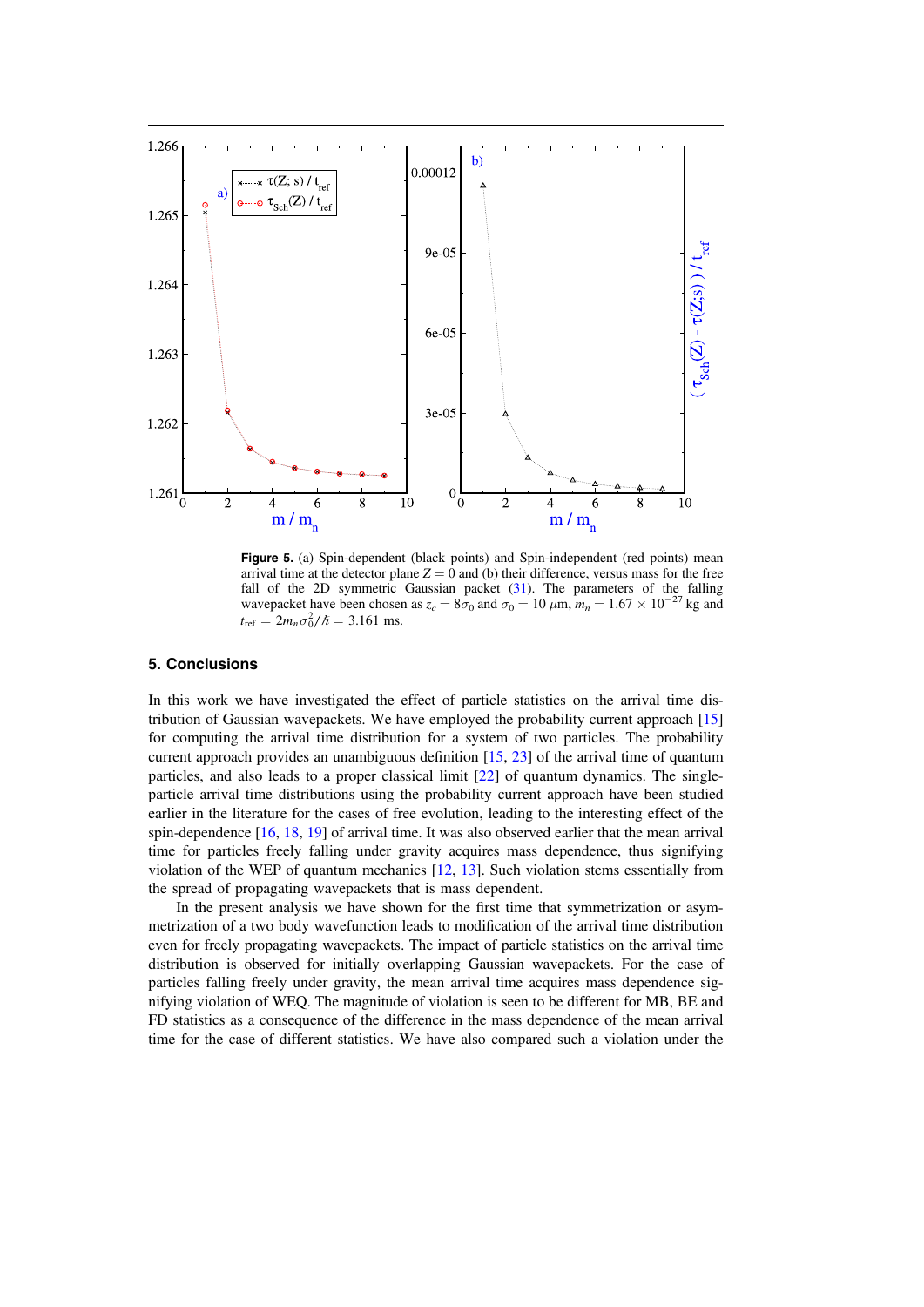influence of particle statistics with the violation of WEQ obtained through the explicit introduction of particle spin in the probability current. The modification of the mean arrival time in the former approach is shown to be larger than in the latter for the case of Gaussian wavepackets considered here. However, in both approaches, WEQ emerges smoothly in the limit of large mass. It may be noted that each of the three statistics gives a different mean arrival time in the large mass limit. Such difference stems essentially from the difference in the position expectation value and the spread of the wavepackets for the respective statistics, and may be viewed as a remnant effect of particle statistics in the classical limit.

We conclude by observing that the effect of particle statistics in different quantum phenomena is regarded to be of much importance motivating newer tests beyond traditional arenas [[26](#page-15-11)]. Our approach of studying the influence of particle statistics on the arrival time distribution provides an independent manifestation of the fundamental quantum property of indistinguishability. Moreover, the analysis of transit and flight times  $[4, 14]$  $[4, 14]$  $[4, 14]$  $[4, 14]$  $[4, 14]$  is a key ingredient in experiments involving Bose condensates which form a major avenue of revealing the effect of quantum statistics. The results reported in the present paper using symmetric Gaussian wavepackets furnish an example of the effect of particle statistics on the arrival time distribution. Though the magnitude of the difference in observable quantities resulting from different statistics, as computed in the present work, may not be high enough for direct experimental detection, they provide an *in principle* signature of differential violation of WEQ for different statistics. More elaborate calculations are needed using different sets of parameters, and various forms of wavepackets such as asymmetric [[18](#page-15-3)] or non-Gaussian [[13](#page-14-12)] ones in order to raise the possibility of observational verification of such effects.

# **Acknowledaments**

ASM and DH acknowledge support from the project SR/S2/LOP-08/2013 of DST, India. DH acknowledges support from the Centre for Science, Kolkata.

#### **References**

- <span id="page-14-0"></span>[1] Anderson M H et al 1995 Science 269 [198](http://dx.doi.org/10.1126/science.269.5221.198)
- <span id="page-14-1"></span>[2] Griener M et al 2002 Nature [415](http://dx.doi.org/10.1038/415039a) 39
- <span id="page-14-2"></span>[3] Cirac J I and Zoller P 2012 Nat. Phys. 8 [264](http://dx.doi.org/10.1038/nphys2275)
- <span id="page-14-3"></span>[4] Polak T P and Zaleski T A 2013 Phys. Rev. A 87 [033614](http://dx.doi.org/10.1103/PhysRevA.87.033614)
- <span id="page-14-5"></span><span id="page-14-4"></span>[5] Holland P R 1993 The Quantum Theory of Motion (Cambridge: Cambridge University Press) [6] Greenberger D M and Overhauser A W 1979 Rev. Mod. Phys. 51 [43](http://dx.doi.org/10.1103/RevModPhys.51.43) Greenberger D M 1968 Ann. Phys. 47 [116](http://dx.doi.org/10.1016/0003-4916(68)90229-7)
	- Greenberger D M 1983 Rev. Mod. Phys. 55 [875](http://dx.doi.org/10.1103/RevModPhys.55.875)
- <span id="page-14-6"></span>[7] Colella R, Overhauser A W and Werner S A 1975 Phys. Rev. Lett. 34 [1472](http://dx.doi.org/10.1103/PhysRevLett.34.1472)
- <span id="page-14-7"></span>[8] Peters A, Chung K Y and Chu S 1999 Nature [400](http://dx.doi.org/10.1038/23655) 849
- <span id="page-14-8"></span>[9] Lämmerzahl C 1996 Gen. Relativ. Gravit. 28 [1043](http://dx.doi.org/10.1007/BF02113157)
- <span id="page-14-9"></span>[10] Viola L and Onofrio R 1997 Phys. Rev. D  $55$  [455](http://dx.doi.org/10.1103/PhysRevD.55.455)
- <span id="page-14-10"></span>[11] Davies P C W 2004 Class. Quantum Grav. 21 [2761](http://dx.doi.org/10.1088/0264-9381/21/11/017)
- <span id="page-14-11"></span>[12] Ali Md M, Majumdar A S, Home D and Pan A K 2006 Class. Quantum Grav. 23 [6493](http://dx.doi.org/10.1088/0264-9381/23/22/024)
- <span id="page-14-12"></span>[13] Chowdhury P, Home D, Majumdar A S, Mousavi S V, Mozaffari M R and Sinha S 2012 Class Quantum Grav. 29 [025010](http://dx.doi.org/10.1088/0264-9381/29/2/025010)
- <span id="page-14-13"></span>[14] Ali Md M, Majumdar A S, Home D and Pan A K 2007 Phys. Rev. A 75 [042110](http://dx.doi.org/10.1103/PhysRevA.75.042110) Viana-Gomes J, Belsley M and Boiron D 2008 Phys. Rev. A 77 [026101](http://dx.doi.org/10.1103/PhysRevA.77.026101) Ali Md M, Majumdar A S, Home D and Pan A K 2008 Phys. Rev. A 77 [026102](http://dx.doi.org/10.1103/PhysRevA.77.026102) Ali Md M and Goan H-S 2009 J. Phys. A: Math. Theor. 42 [385303](http://dx.doi.org/10.1088/1751-8113/42/38/385303)